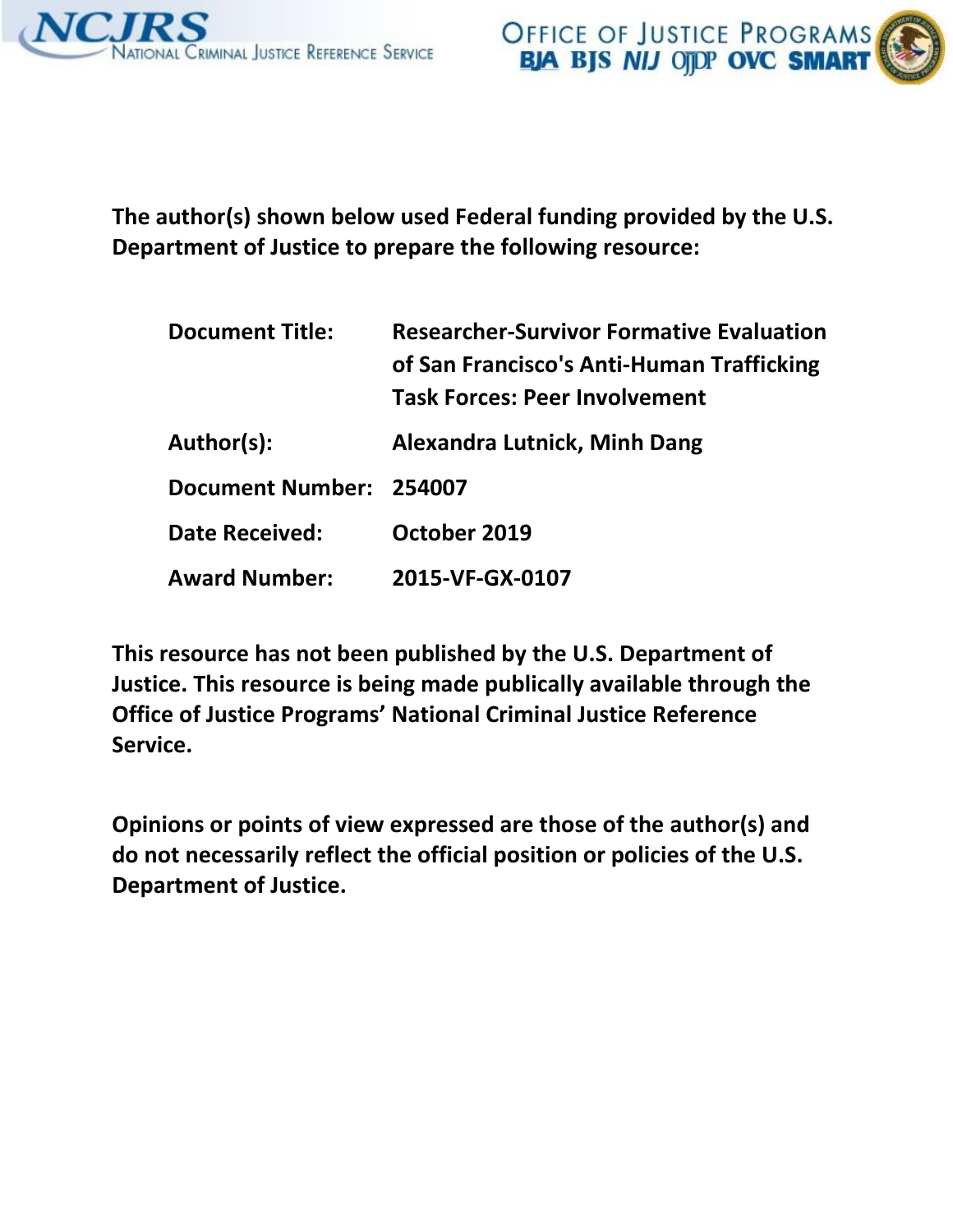# **August 2018**

# **Peer Involvement**

Prepared by **Minh Dang alexandra lutnick**

RTI International 351 California Street, Suite 500 San Francisco, CA 94104



RTI Project Number 0215039

This project was funded by grant 2015-VF-GX-0107 from the National Institute of Justice, Office of Justice Programs, U.S. Department of Justice. The opinions, findings, and conclusions or recommendations expressed are those of the authors and do not necessarily reflect those of the U.S. Department of Justice.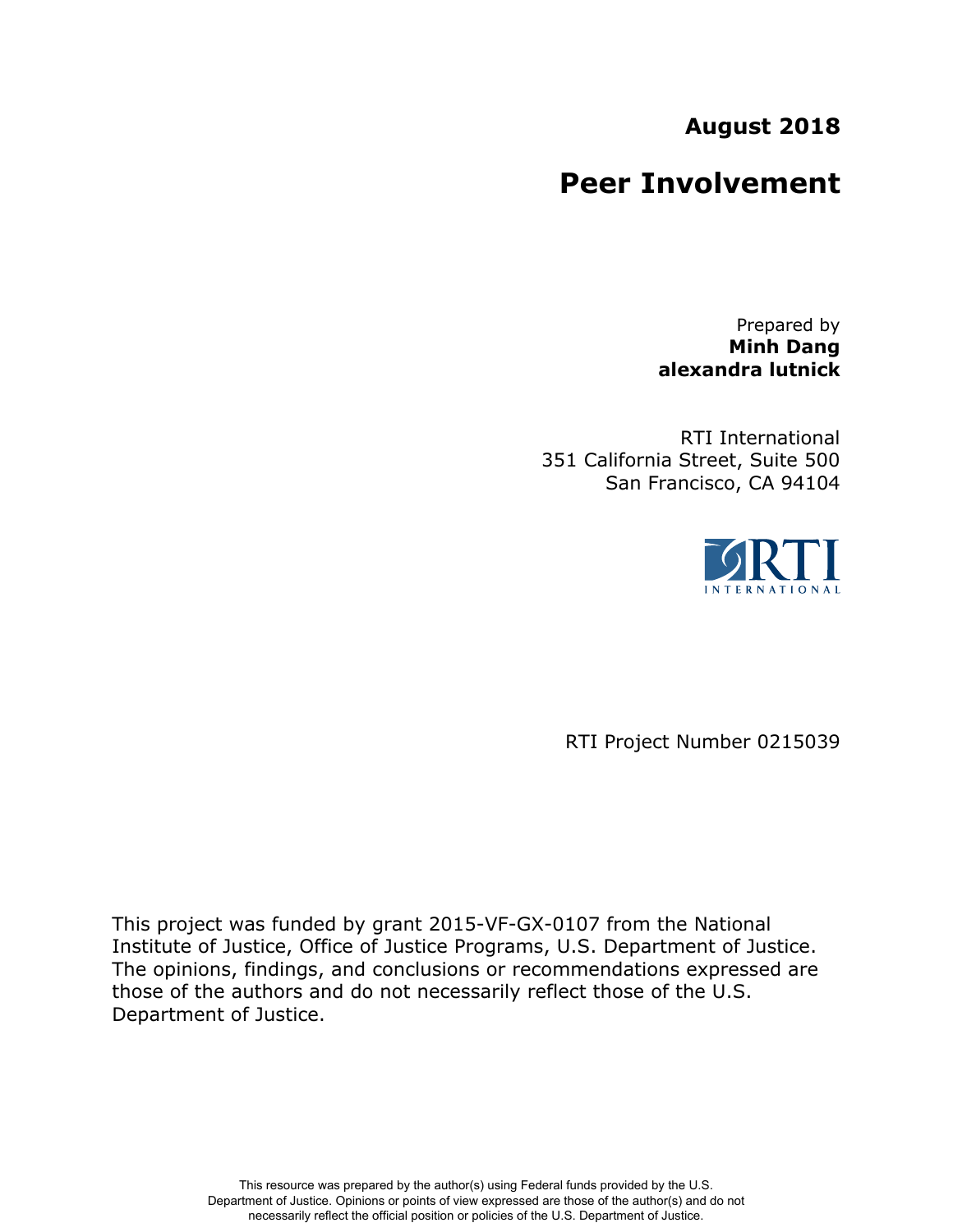### **CAB Meetings and Participation**

We held a total of ten Community Advisory Board (CAB) Meetings between June 2016 and May 2018. From June 2016 through March 2018, meetings were held quarterly. We then had monthly meetings the last two months. Attendance varied, with three meetings fully attended by all members, six meetings with one person missing, and the remaining two meetings missing two and three people respectively.

We started the project with eight CAB members, two of whom were also Research Assistants (RA). One RA left the program early on as she needed full time employment and her position with this project was only part time. We had seven CAB members from September 2016 – March 2017. Two CAB members left in March 2017, and one new CAB member joined in December 2017. Although by December 2017, we had six CAB members signed up, one member stopped attending in January 2018, with the intention of staying engaged remotely, but was not able to fulfill that intention. We ended the project with six CAB members. The fluctuation in individual participation and CAB size was due to challenges such as competing work priorities, as well as standard changes in life situation, such as a promotion in work or pursuit of higher education.

All CAB members identified as cis- or transwomen who experienced trafficking in the commercial sex industry. We found it challenging to recruit cis- and transmen, as well as people who experienced trafficking outside of the sex industry. This was likely because both Co-PIs had professional and personal connections with people who experienced exploitation in the sex industry. It may also be attributable to the limited language capacity of the co-PIs. We were not able to structure meetings that would be accessible to non-English speakers.

The content of CAB meetings fell into three broad categories: community building, research updates, and project activities. Community building consisted of general well-being checkins, eating food with another, discussing other professional and personal endeavors, and sharing about common experiences in the anti-trafficking movement. Research updates took different formats at CAB meetings. At times, our Research Assistants presented about progress on data collection or their initial findings and interpretations. Most times, Co-PIs presented progress and plans for data collection and analysis, emerging findings and interpretations, or plans for dissemination of findings.

CAB meetings that focused on research project activities included soliciting feedback on measurement tools, interview guides, and data interpretation. Many of these activities required CAB members to review materials prior to meetings. Since their time outside of meetings was not paid for, it was difficult for members to make this commitment and for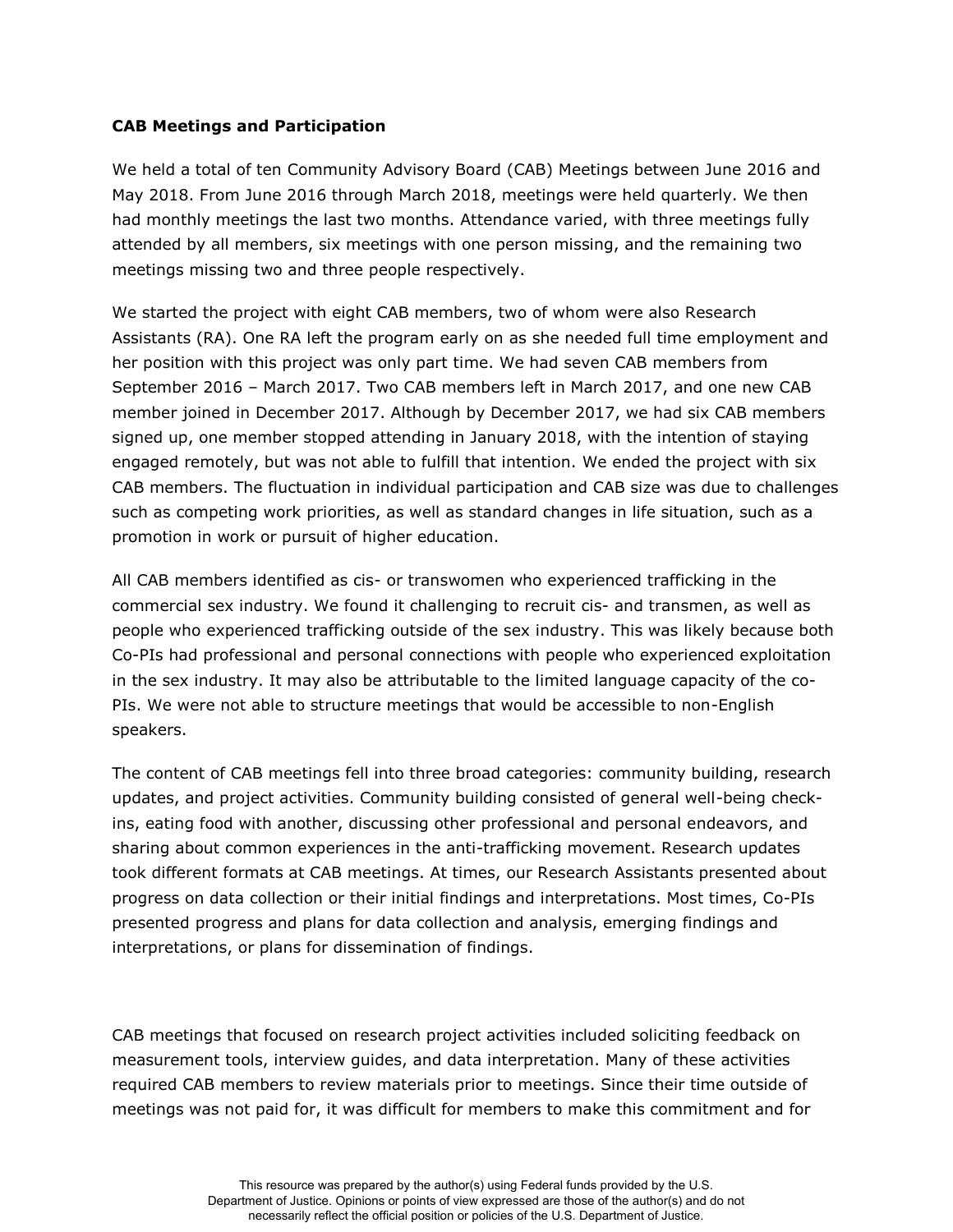Co-PIs to require preparatory work. As a result, the meeting time intended for feedback and discussion decreased, due to time spent explaining materials and allowing members to read. CAB members also indicated that the heavy use of email to send documents and communicate with members was challenging.

#### **CAB Interviews**

After the first CAB meeting, we recognized the need to have in-depth interviews with CAB members to better understand their experience of the project and to solicit feedback about the project infrastructure. We intended to conduct a maximum of four interviews per person, one at the start of the project, and one at the end of each year they participated on the CAB. We were able to conduct complete first interviews with six of the seven starting CAB members, and a partial interview with the seventh member. We also conducted a first interview with the CAB member who joined in the second program year. Completing the successive interviews proved very difficult. We were only able to conduct two complete second interviews, and one complete third interview. Challenges in interviews were due to Co-PI Dang's limited visits to the U.S. after moving to the UK for a PhD program. If interviews were scheduled and then postponed, rescheduling interviews was complicated by the time zone difference. Additionally, CAB members indicated that although they wanted to participate in the interviews, busy life schedules and the offer of \$20 for time and travel were not enough to warrant the inconvenience of the interview. Given the challenges with completing interviews in rounds two and three, we focused our analysis on data collected during the first interview.

Significant insights and findings emerged from the initial interview. We utilized a participatory analysis process. One of the CAB members, with approval from the other members, worked with Co-PI Dang to review de-identified CAB transcripts for Interview #1 and develop a coding scheme for the data. The CAB Member, along with Co-PI Lutnick reviewed Co-PI Dang's final coding. Co-PI Dang presented findings to CAB members and asked for their responses and interpretations, and then shared her interpretations of the data, allowing CAB members to verify or challenge interpretations. A full manuscript with findings about the peer-involvement part of this project is currently being drafted for publication. Key findings to highlight in this report are as follows:

- 1. CAB members joined the project because they believed in the importance of survivor voice and the research question, were curious about the project, wanted personal and professional development, were interested in a community of survivors, and felt empowered through participating.
- 2. CAB members' identification with the term "Survivor of Human Trafficking" is not discrete or stagnant. Only two people identified with this entire phrase and raised no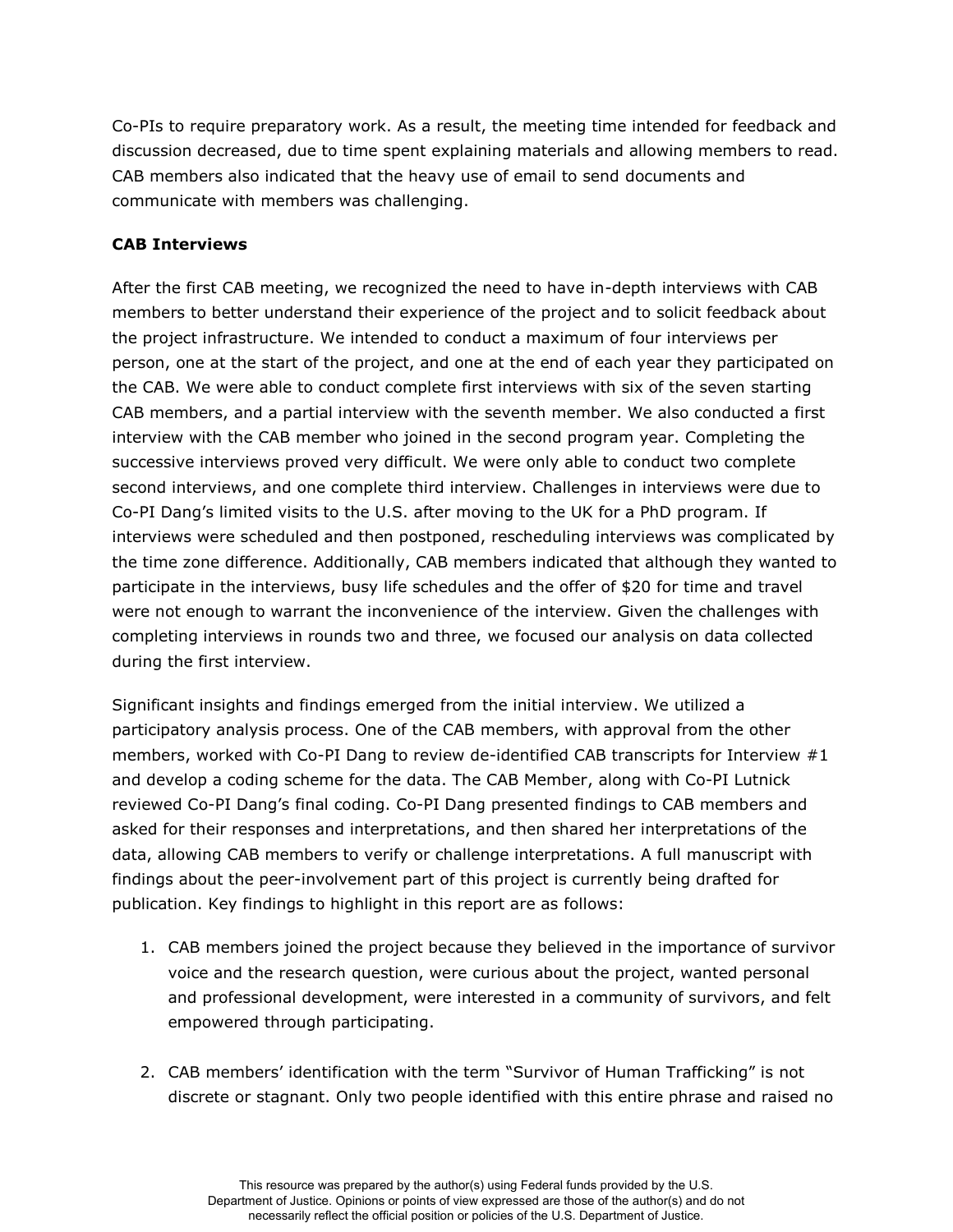issues about any part of the phrase. One of those two, started with naming her experience as domestic violence before she came to define it as trafficking. Three people stated that they do not identify with the term at all. The remaining three people are still in process with the phrase or identify with it sometimes for strategic reasons. People who do not identify with the term said that it is because the phrase is inaccurate to their experience, that there are public misconceptions about the term, or expect negative consequences when identifying themselves as a survivor of human trafficking.

- 3. CAB members found their experience on the project to be overall a positive one. They largely attributed this to the Co-PIs making the project relevant to their interests and responsive to their feedback. They also named that the Co-PIs showed respect through listening, and by valuing survivors' professional identities as demonstrated by the stipend they received for each meeting (\$75/hour). CAB members found the experience educational and that over the course of the project it resulted in a caring community. They also stated that it was important that the project was co-led by a survivor. The experience was not without challenges, namely scheduling child care and finding the work more triggering of past trauma than expected.
- 4. CAB members had individual desires for being heard, respected, and finding personal meaning; but also wanted to make sure to hear and support others, and ensure that the project would have real impact.

## **CAB Publications**

In the final months of the project, CAB members initiated the development of two publications: (1) Tips for Survivor Leaders Working in the Anti-Trafficking Movement (2) Tips for Anti-Trafficking Professionals When Working with Survivor Leaders. These two publications are pragmatic outputs that we hope will have immediate impact on the antitrafficking field. Throughout previous CAB meetings, we observed our members' interest in on-the-ground changes and improvements in anti-trafficking efforts. Their concern was often about how our project could improve the work of the Task Force and its members to better serve survivors. Since one of the key goals of this project was to set up a research infrastructure to support involvement of survivors of human trafficking, we wanted to share our CAB members' input on what works well when working with survivor leaders.

#### **Opportunities for training and professional development**

Throughout the project, professional development was inherent in the introduction of research processes to CAB members. However, RAs received additional professional training